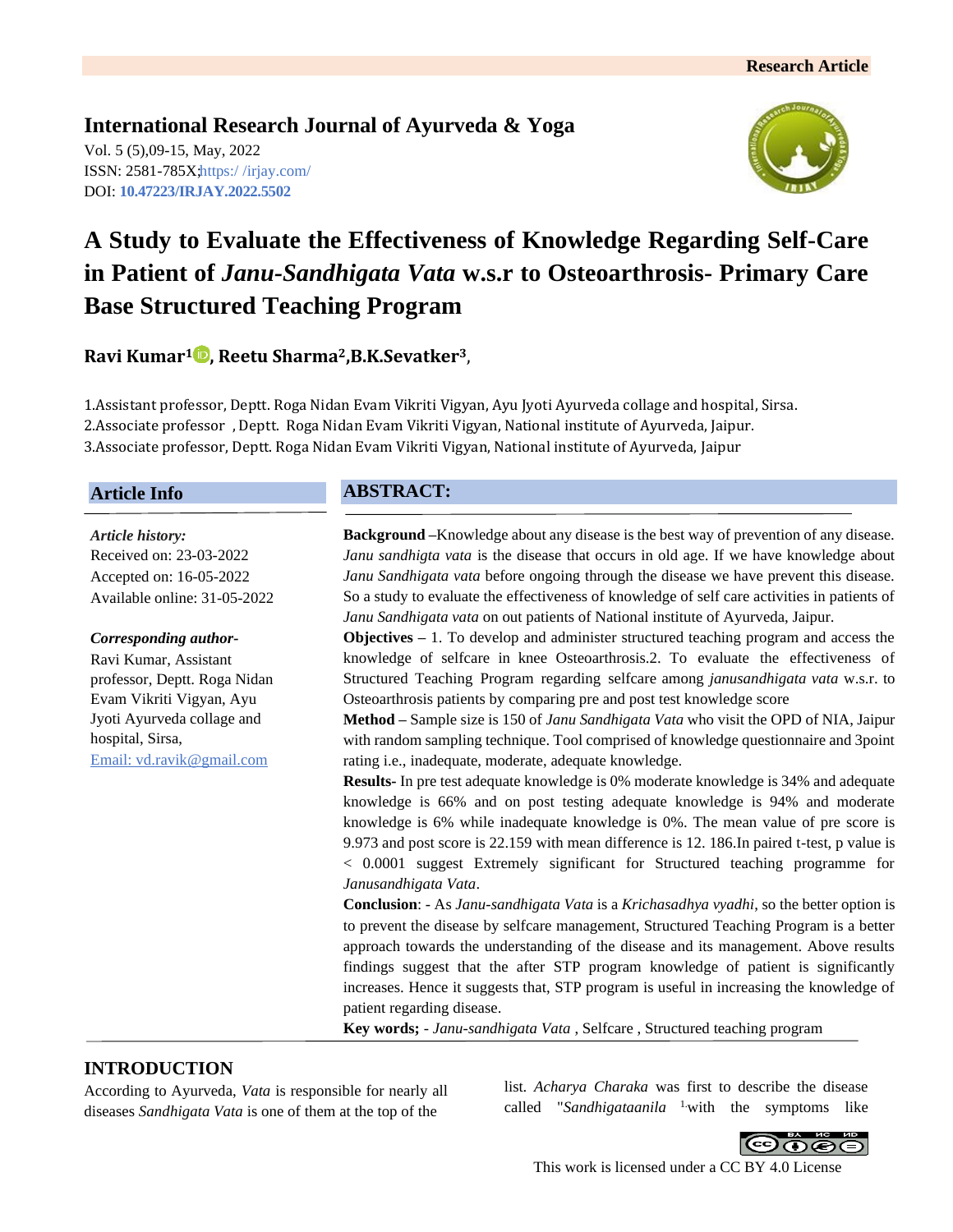*Prasarana akunchan pravriti Savedna* (Pain in joints during flexion & extension),*Sandhishotha* (Swelling over joints),*vatapurnadritisaparsha (like air filled cavity )* .Osteoarthrosis<sup>2</sup> is a disorder of synovial joint characterized by cartilage degeneration with secondary change in the adjacent bone , osteoarthrosis is probably not a single disease , but rather a common response to a variety of metabolic , anatomical ,and physiological conditions. It is the second most frequent joint disorder with a prevalence of 22 to 39 percent in India and the most common rheumatological problem in India<sup>3</sup>Almost 45% of women over age 65 suffer from these symptoms while 70 % have radiological symptoms .As it is associated with locomotory system so patient cannot do their daily activity , Although no cure exists, proper treatment can greatly alleviate symptoms and improve their function Lifestyle changes are necessary to prevent the onset of Osteoarthrosis<sup>4</sup> In Ayurveda science , Acharya Charka describe it in of *Madhyama Rogamaga and these rogas are KricchaSadhya*<sup>5</sup> So in the present era, when all person live with a stressful life so disease incidence is increase so for healthy living the prevention of disease is very important and for disease prevention the knowledge about all aspect of the disease is very important .In this topic "Structured teaching program" we will define all the aspect about the disease for the self care of the patient specially during elderly life so the prevent and manage their problem by selfcare.

### **AIMS AND OBJECTIVES**

**1.**To develop and administer structured teaching programme and access the knowledge of selfcare inknee Osteoarthrosis.

**2.**To evaluate the effectiveness of Structured Teaching Programme regarding selfcare among *janusandhigata vata*  w.s.r. to Osteoarthrosis patients by comparing pre and post test knowledge score.

### **MATERIAL AND METHODS**

- **Structured** [organized](https://dictionary.cambridge.org/dictionary/english/organized) so that the [parts](https://dictionary.cambridge.org/dictionary/english/part) [relate](https://dictionary.cambridge.org/dictionary/english/relate) well to each other<sup>6</sup>
- **Teaching7- i**s the process of attending to people's needs, experiences and feelings, and intervening so that they learn particular things, and go beyond the given.
- **Program** arrange according to a plan or schedule
- **Structured Teaching Programme in health system** –is a

systematically organized instruction developed to help the people to learn about health measures or access their knowledge about the health or disease state.

- The major points in this program is knowledge about the disease and their differential diagnosis , joint protection measures , use of assistive device, exercise, yoga , Pathya – Apathya and their treatment protocol **.**
- *Janu Sandhigata Vata<sup>8</sup>* :- Due to vitiation of *Vata dosha* , pain in knee joint with difficulty in movement and swelling in joint.
- **Osteoarthrosis<sup>9</sup>** :- Osteoarthrosis is a non-inflammatory joint disease characterized by degeneration of the articular cartilage , hypertrophy of bone margin .and change in synovial membrane.

#### **Preparation of questionnaire**

To fulfill the aims and objectives of the study and also parameters of the study a questionnaire will be made with 25 questions that will be according to language of the patient that understood easily by the patient and access the pre and post score of their knowledge to evaluate the effectiveness of the programme .There are two questionnaire for assessment pre and post knowledge score with same questions .The questions are mentioned in Table 1. After the assessment for prescore a chart was given to the patient and then after the 30 day he/she followed the lifestyle and other measures of the STP and then post score was accessed**.**

#### **OBSERVATION & RESULT**

Various observations which were made during this survey study are presented here in tabular forms as:

**1. Preliminary Data Of Patients: (Table 2)** In the present survey study table shows, maximum numbers of patients i.e. 30.66% belonged to the age group of 61-70 years followed by age group of 41-50 and 51-60 years which was 22.67% and 20% of patients were from age group of 31-40 years. In the present survey study table shows, maximum i.e. 56 patients were female here as only 44% were males.(Table 3)

#### *Nidanatamak* **Observation**

#### *Aharaja Nidan*

 *Dadhi sevana* was found in 80 patients, *Sheeta Ahara* in 64 patients*, Alpa Ahara* in 45 patients*, Virudha Ahara in 36 patients, Ajerna/Adhyashana* in 34 patients*, Matsya*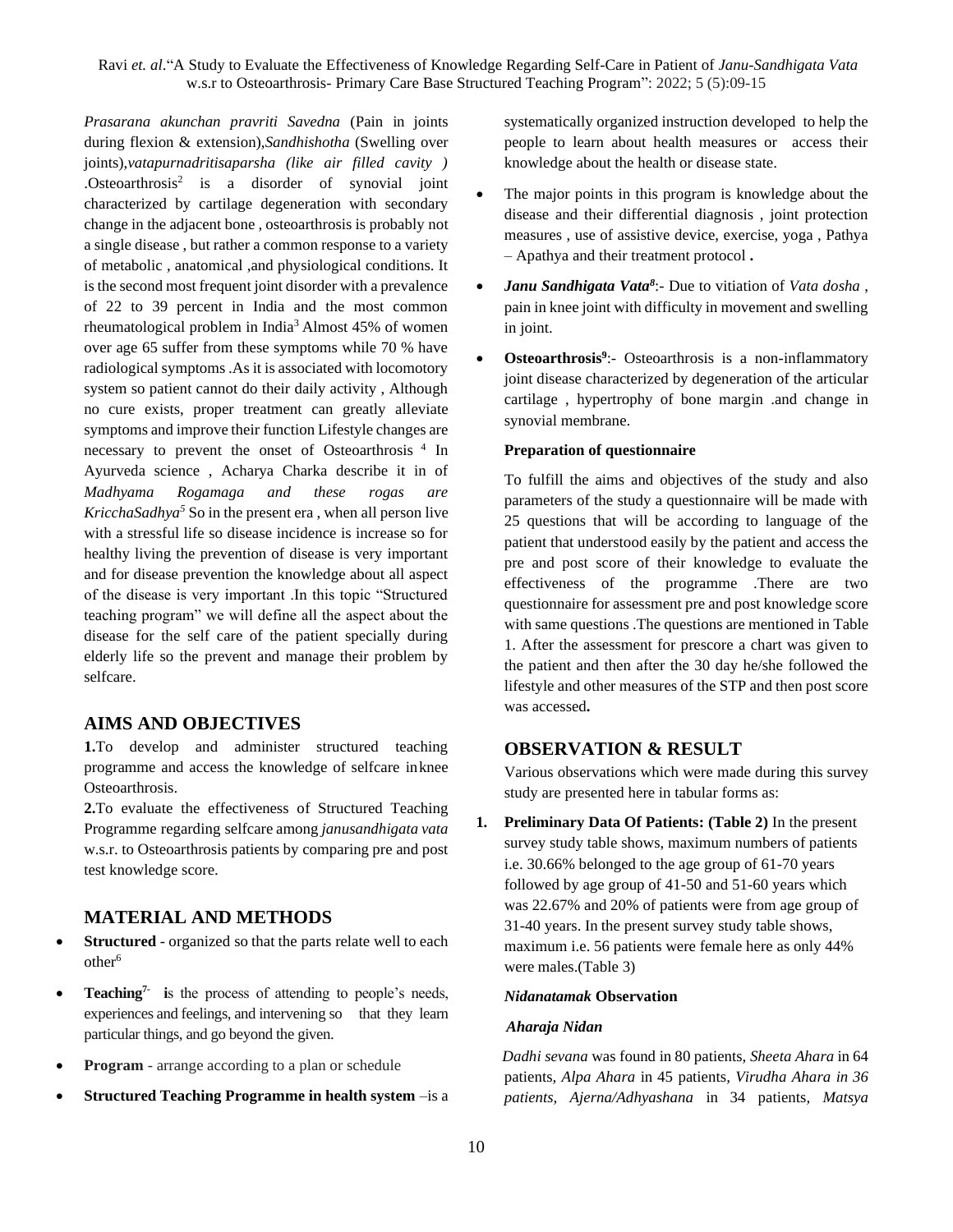*Sevana* in 25 patients*, Ati Lavana Sevana in 29 patients, Laghu Ahara Sevana* in 21 patients while *Ruksha Ahara Sevana* was found in 40 patients as the *Aharaja Nidana.Over* indulgence in Ati *Rukshahara, Atialpahara etc.,Aharaja Nidana cause Agnivaisamya* which makes to prone for *Vatavyadhi.*

#### *Viharaja Nidana*

*Vega Sandharana* was found in 60 patients, *Divasvapna* in 30 Ati *Bhojanottar Vyayam* in 22 and *Atapa Sevana* in 20 patients. These *nidanas* played a significant part in worsening of *Vata Dosha* and cause *Janu- sandhigata vata*. *Divasvapna* increases *Kapha* and *Meda* which leads to weight gain and *Agnivaishamya* which is a common risk factor for *Janu- sandhigata Vata*.

### **5. Data of Structured Teaching Programme**

In structure interview schedule, each questions has one best answer with other 2 responses are 0. For best answer a score of 1was given and wrong answer 0 was given. The maximum score of structured interview schedule was 25.

### **The percentage is calculated by using the formula as follows.**

Total Score :- obtain score / total score multiply by 100

### **Based on information data were classified as follows-**

- Less than or equal to 50% Inadequate knowledge about Osteoarthrosis.
- 51-75% Moderately adequate knowledge about Osteoarthrosis.
- >75% Adequate knowledge about Osteoarthrosis Table no 4. Percentage wise score of pre and post value of structure teaching program Table no 5. Parameters of Structured Teaching Program (Pre And Post Score Value)

The mean value of pre score is 9.973 and post score is 22.159 with mean difference is 12.186 , standard deviation for pre score is 3.907 and post score is 2.318, t- value is 32.768 with degree of freedom 298, p value is  $< 0.0001$ suggest extremely significant for structured teaching program for *janu-sandhigata vata* , their preventive measure and treatment plan. Hence it suggests that STP for *Janu Sandhigata vata* is very useful

# **DISCUSSION ON THE OBSERVATION**

 The study was undertaken to evaluate the effectiveness of structured teaching program and access their knowledge

regarding the disease. The main objective of the study to evaluate the effectiveness of structured teaching program in patient of *Janu Sandhigata vata* WSR to Osteoarthrosis. This study is done on 150 patient of national institute of *Ayurveda* , Jaipur with simple random sampling( initially survey on 200 subjects was planned but due to pandemic COVID- 19 and lockdown ,150 patients could be analyzed). On first day a questionnaire of 25 question was given to patient to assess the pre score then a Structured teaching program knowledge chart was given to the patient and on 15th day re-assessment of their knowledge regarding the disease was done. The first objective was to develop and administer structured teaching programme and assess the knowledge of self care in knee Osteoarthrosis. The assessment of knowledge was carried out in OPD and IPD patients of National Institute of *Ayurveda*, Jaipur. People who met inclusion criteria were selected and each of them assessed for demographic variables and questionnaire was administered. Data analysis showed that among 150 patient, no patient had adequate knowledge about the disease, 34% patient had moderate knowledge and 66 % patient had inadequate knowledge about the disease. It reveals that peoples need educational programme about the *Janu Sandhigata vata* , their preventive measure and treatment plan. The second objective was to evaluate the effectiveness of Structured Teaching Programme regarding self care among *janu sandhigata vata* w.s.r. to Osteoarthrosis patients by comparing pre and post test knowledge score.After assessment of knowledge a STP knowledge chart was given to patient and questionnaire was re-administered. Post score data analyzed showed that 94% of patient have adequate knowledge, 6 % of patient have moderate knowledge and 0% of patient have inadequate knowledge

# **CONCLUSION**

As *Acharya Charka* describe that *Madhyam Marga rogas*  are *Krichasandhya* i.e difficult to treat and *Janusandhigata Vata* is a *Madhya marga roga* and also according to modern aspect Osteoarthrosis is better cured by prevention .So on these basis Preventive methods is a good option to cure the disease and Structured teaching program follow that basis. By gainingknowledge of the all aspect of the disease through Structured teaching program a patient can manage the disease by self-care. This program full fill the all aspect of disease so it can work on primary care basis program.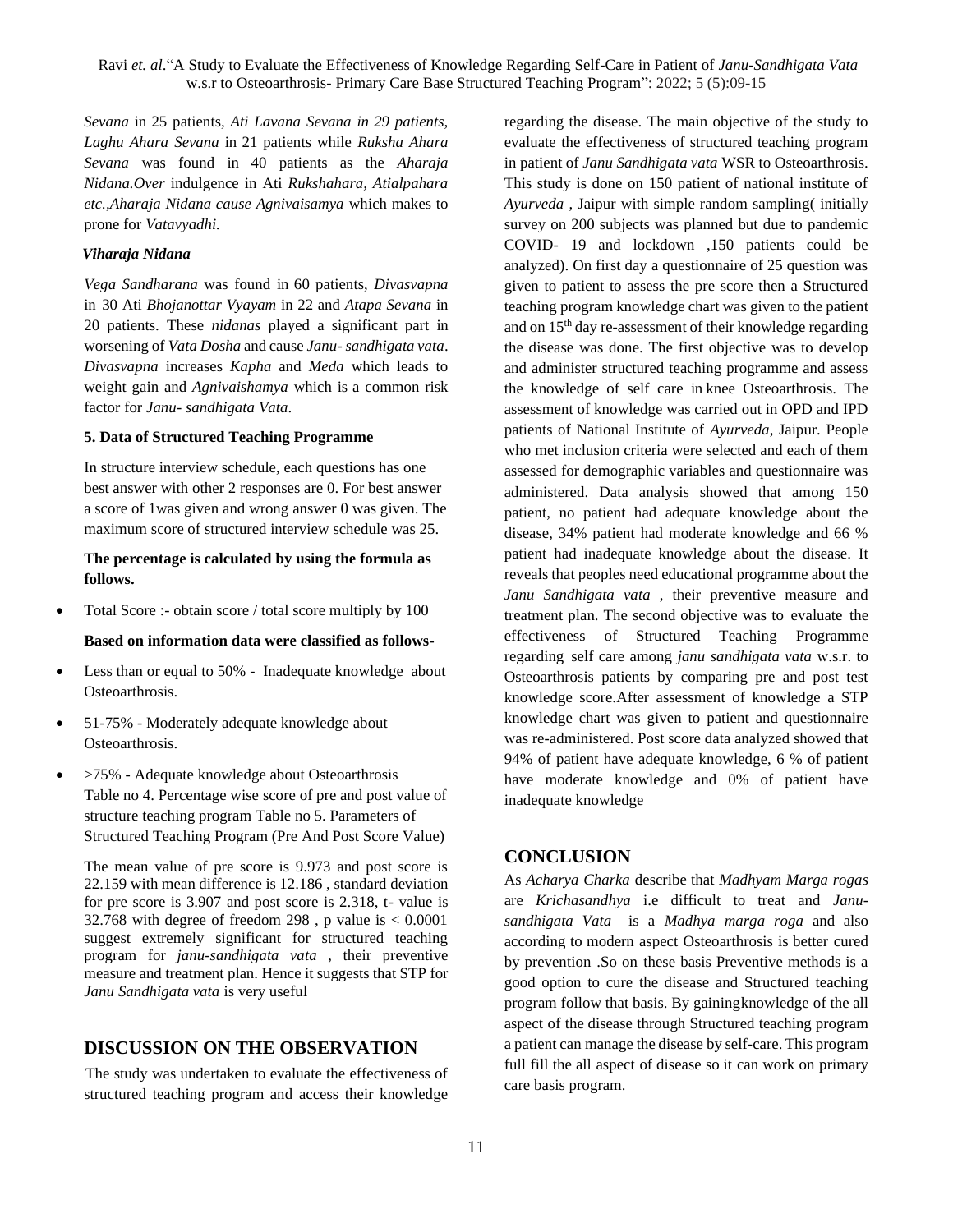# **Acknowledgements- Nil Conflict of Interest – None Source of Finance & Support - Nil**

# **ORCID**

*Ravi Kumar* D, <https://orcid.org/> 0000-0001-7150-8977

# **REFERENCE**

- 1. Tripathi B,Charaka Samhita with Charak Chandrika-hindi commentary, vol-2. Chikitsa sthana, 28/37 Chaukhambha Orientalia , 2008.
- 2. Atkinson m. h./ osteoarthrosis /CAN. FAM. PHYSICIAN/Vol. 30/ JULY 1984
- 3. Symmons D, Mathers C, Pfleger B. Global Burden of Osteoarthritis in year 2000: Global burden of disease 2000 study. World health report. 2002;5 Version 2
- 4. Manek N. Medical Management of Osteoarthritis. Mayo Clin Proc 2001; 76: 533-539
- 5. Tripathi B, Charaka Samhita with Charak Chandrikahindi commentary, vol-1, Sutra sthana 11/4. Chaukhambha Orientalia 2008.
- 6. [https://dictionary.cambridge.org/dictionary/english/structu](https://dictionary.cambridge.org/dictionary/english/structured) [red](https://dictionary.cambridge.org/dictionary/english/structured)
- 7. <https://infed.org/mobi/what-is-teaching/>
- 8. Sharma AK , Kayachikitsa, Part 3,Snadhivata, Chaukhmbha Orientalia (Sanasktit/Hindi)2014.pp. 57
- 9. Hppt//www.veterans.gc.ca/osteoarthrosis

**How to cite this article:** Kumar R , Sharma R Sevatker BK "A Study To Evaluate The Effectiveness Of Knowledge Regarding Self-Care In Patient Of Janu-*Sandhigata Vata* WSR To Osteoarthrosis- Primary Care Base Structured Teaching Program"

IRJAY.[online]2022;5(5);09-15.

Available from: [https://irjay.com](https://irjay.com/) DOI link- https://doi.org/10.47223/IRJAY.2022.5502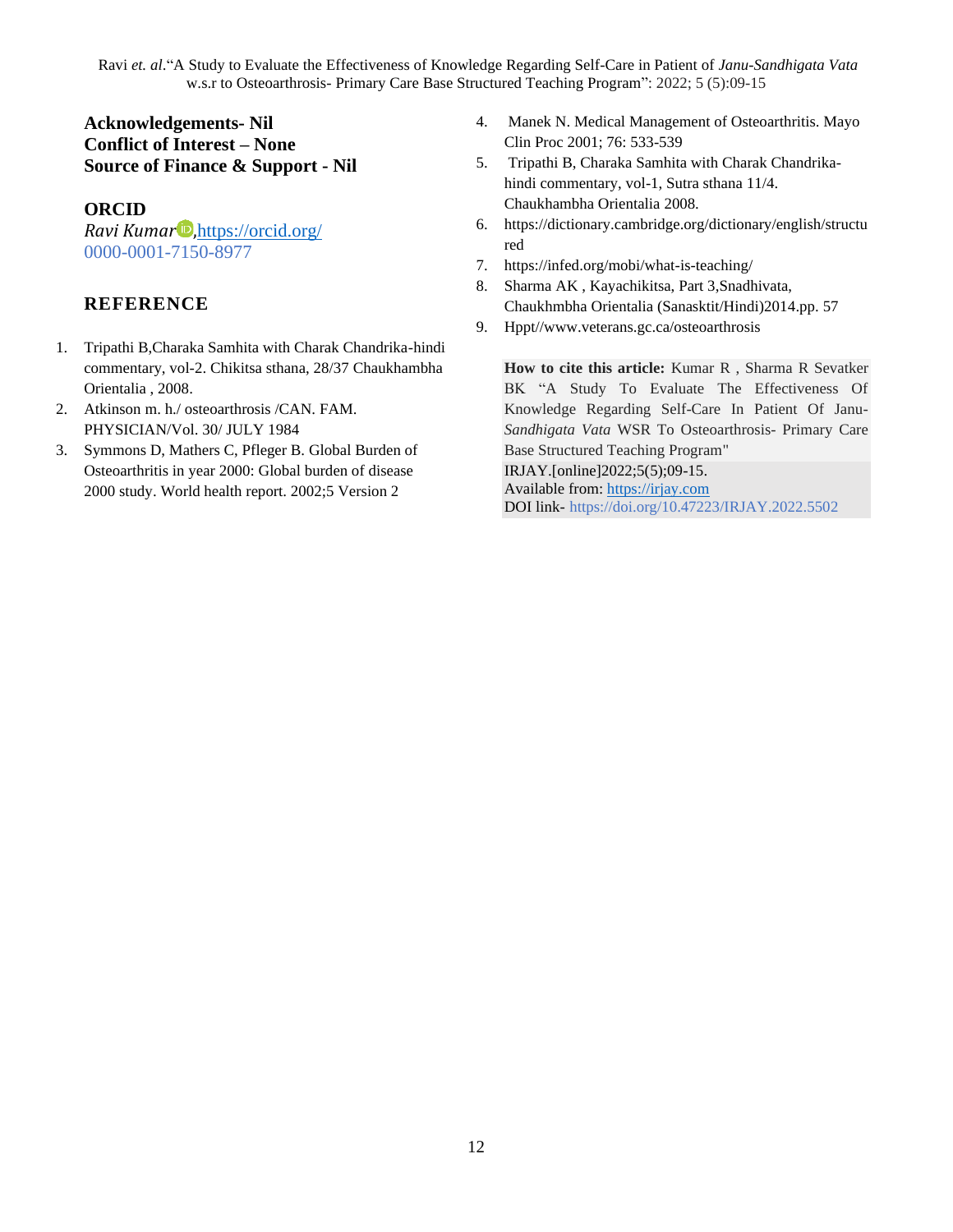| Q. no                   | Pre and post knowledge assessment question                                                                            | $Yes = 1$ | $N_0=0$ |
|-------------------------|-----------------------------------------------------------------------------------------------------------------------|-----------|---------|
| $\overline{1}$          | Do you have any knowledge about Janusandhigata vata                                                                   |           |         |
| $\overline{2}$          | Do you have any knowledge about Osteoarthrosis.                                                                       |           |         |
| $\overline{\mathbf{3}}$ | Do you know the difference between Osteoarthrosis, Rheumatoid arthritis and gout                                      |           |         |
| $\overline{4}$          | Do you know that in which age Osteoarthrosis commanly occurs.                                                         |           |         |
| 5.                      | Do you know that what are the main causes of Osteoarthrosis.                                                          |           |         |
| 6.                      | Do you know that what are the main clinical features of Osteoarthrosis.                                               |           |         |
| 7.                      | DO you know that whats are the lab investigations for daignosis of Osteoarthrosis.                                    |           |         |
| 8.                      | Do you know that what are the physical tests for daignosis of Osteoarthrosis.                                         |           |         |
| 9.                      | Do you know that what are the basic treatment guidelines for the Osteoarthrosis.                                      |           |         |
| 10.                     | Do you know that which diet plan is good in Osteoarthrosis.                                                           |           |         |
| 11.                     | Do you know that which diet is avoid in Osteoarthrosis.                                                               |           |         |
| 12.                     | Do you have any knowledge about joint protection measure for Osteoarthrosis.                                          |           |         |
| 13.                     | Do you know that braces are useful for Osteoarthrosis                                                                 |           |         |
| 14.                     | Do you know that which sitting and bending positions are good for Osteoarthrosis.                                     |           |         |
| 15.                     | Do you know that hand sticks are helpful to overcome the symptoms of Osteoarthrosis.                                  |           |         |
| 16.                     | Have you heared about the walker use in Osteoarthrosis.                                                               |           |         |
| 17.                     | Do you have any knowledge about the use of Grab Bars during sitting and standing.                                     |           |         |
| 18.                     | Do you know Ayurveda Medication are useful in Osteoarthrosis.                                                         |           |         |
| 19.                     | Do you have any knowledge about the Ayurveda procedures like Janu basti orJjanu dhara Is useful<br>in Osteoarthrosis. |           |         |
| 20.                     | Do you have any knowledge about success role of Ayurveda procedure in Osteoarthrosis.                                 |           |         |
| 21.                     | Do you know that hot and cold application procedure is useful in Osteoarthrosis.                                      |           |         |
| 22.                     | Do you know what is the right sequence for hot and cold application in Osteoarthrosis.                                |           |         |
| 23                      | Do you know about the exercises which are beneficial for Osteoarthrosis.                                              |           |         |
| 24                      | Do you know about the Yogas which are beneficial for Osteoarthrosis.                                                  |           |         |
| 25                      | Do you know any home remedies that are useful for Osteoarthrosis                                                      |           |         |
|                         | <b>TOTAL SCORE</b>                                                                                                    |           |         |

### **Table No. 1 :Questionaire**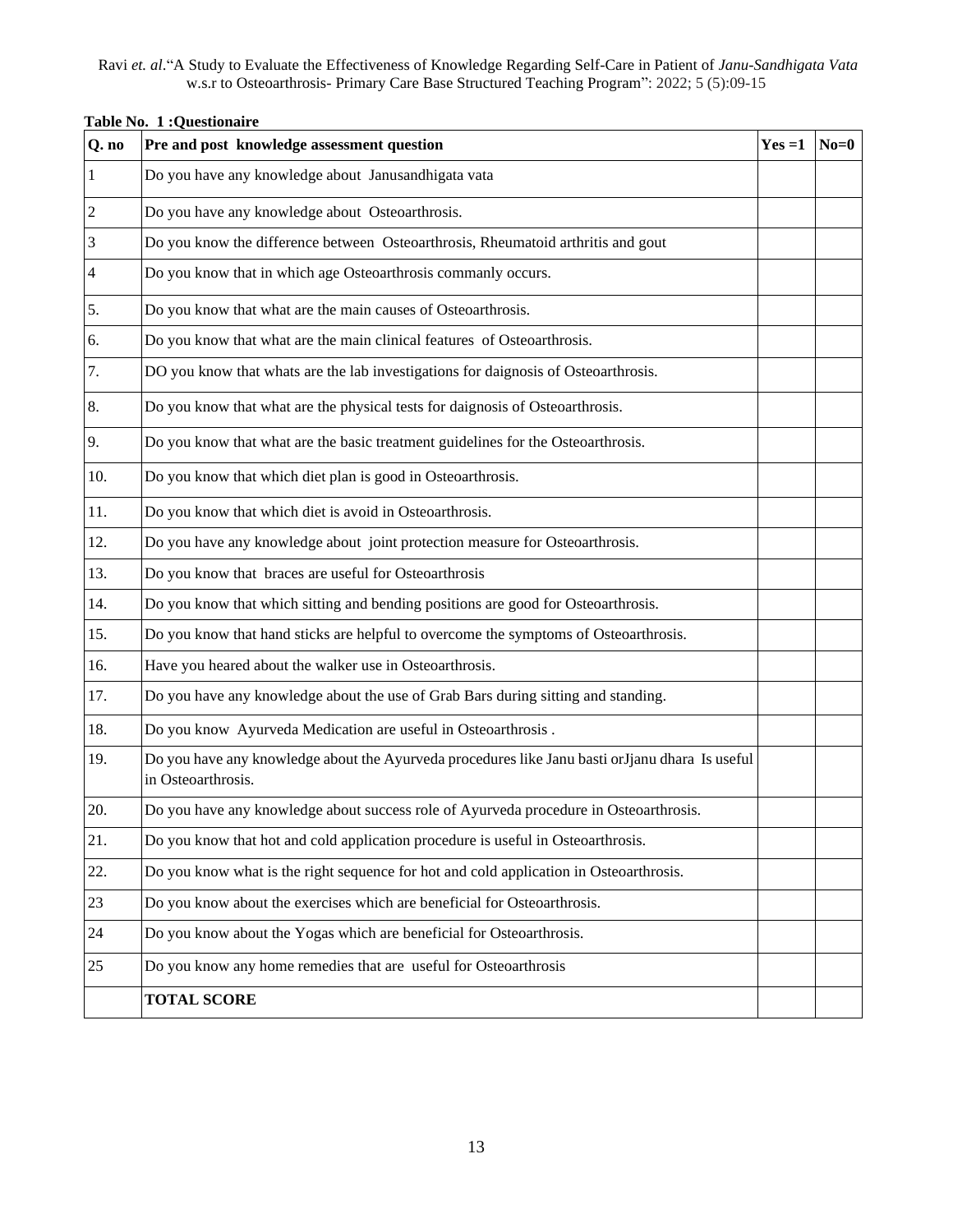| S.No. | Age (in yrs.) | <b>No. of Patients</b> | $\frac{0}{0}$ |
|-------|---------------|------------------------|---------------|
| 1.    | $31 - 40$     | 30                     | 20%           |
| 2.    | $41 - 50$     | 34                     | 22.67%        |
| 3.    | $51-60$       | 34                     | 22.67%        |
| 4.    | 61-70         | 46                     | 30.66%        |
| 5.    | 71-80         | 06                     | 4 %           |
|       | <b>Total</b>  | <b>150</b>             | 100%          |

**Table No. 2 :Age wise distribution of 150 patients**

*Table No. 3: Sex wise distribution of 150 patients*

| S.No. | <b>Sex</b>   | <b>No. of Patients</b> | $\frac{6}{9}$ |
|-------|--------------|------------------------|---------------|
| 1.    | Male         | 66                     | 44%           |
| 2.    | Female       | 84                     | 56%           |
| 3.    | Transgender  | $\theta$               | 0%            |
|       | <b>Total</b> | 150                    | 100%          |

**Table no 4. Percentage wise score of pre and post value of structure teaching program**

| Level of   | <b>Adequate</b> |               | Moderate |               | Inadequate |               |
|------------|-----------------|---------------|----------|---------------|------------|---------------|
| Knowledge  | No              | $\frac{0}{0}$ | No       | $\frac{0}{0}$ | No         | $\frac{6}{9}$ |
| Pre score  |                 |               | 51       | 34            | 99         | 66            |
| Post score | 141             | 94            | 09       | 6%            |            |               |

### **Table no 5. Parameters of Structured Teaching Program (Pre And Post Score Value)**

| <b>STP</b>        | N  | <b>Mean</b> | <b>Mean</b><br>Diff. | SD <sub>±</sub> | 't' test<br>value | Degree of<br>freedom | 'p' value | Sig. |
|-------------------|----|-------------|----------------------|-----------------|-------------------|----------------------|-----------|------|
| <b>Pre Score</b>  | 50 | 9.973       |                      | 3.0907          |                   |                      |           |      |
| <b>Post Score</b> | 50 | 22.159      | 12.186               | 2.318           | 32.768            | 298                  | < 0.0001  | ES   |